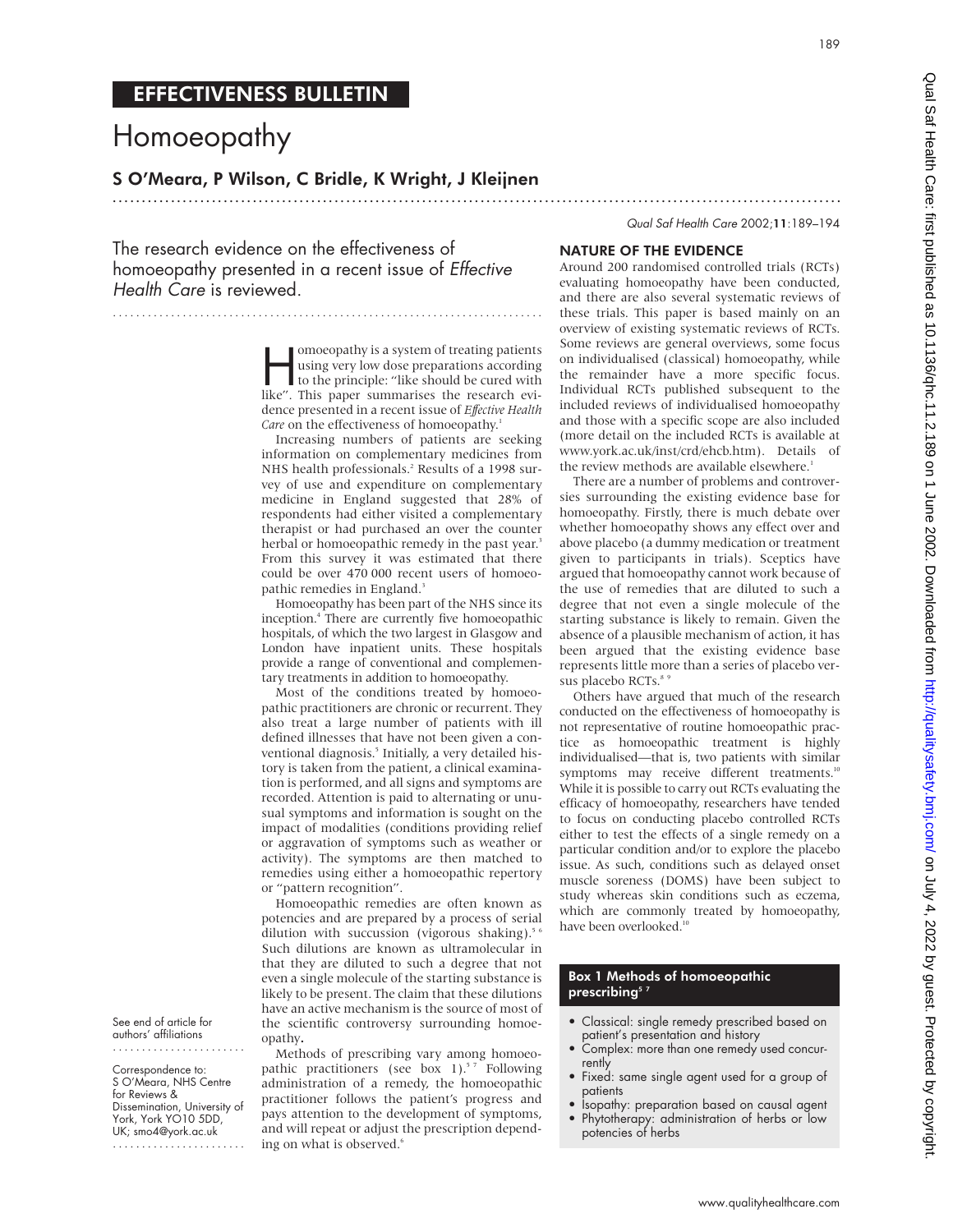| Author                                             | Results                                                                                                                                                                                                                                                                                                                                                                                                                                                                                      | Authors' conclusions and reviewer's notes                                                                                                                                                                                                                                                                                                                                                                                                                                                                                                                                                                                                                                                                                                                                                                                      | Quality<br>assessment*                              |
|----------------------------------------------------|----------------------------------------------------------------------------------------------------------------------------------------------------------------------------------------------------------------------------------------------------------------------------------------------------------------------------------------------------------------------------------------------------------------------------------------------------------------------------------------------|--------------------------------------------------------------------------------------------------------------------------------------------------------------------------------------------------------------------------------------------------------------------------------------------------------------------------------------------------------------------------------------------------------------------------------------------------------------------------------------------------------------------------------------------------------------------------------------------------------------------------------------------------------------------------------------------------------------------------------------------------------------------------------------------------------------------------------|-----------------------------------------------------|
| Reviews with a general scope<br>Hill <sup>12</sup> | 40 RCTs included (1966–89). Half of the trials<br>concluded that homoeopathy was effective, 7 concluded homoeopathy cannot be considered to have been<br>that results were promising but that the studies were<br>underpowered. Of the 3 largest trials, one concluded<br>that homoeopathy was effective while the other 2 found<br>no statistically significant difference between<br>homoeopathy and control.                                                                              | Authors' conclusions: the therapeutic value of<br>demonstrated. Reviewer's notes: the earliest general<br>review of homoeopathy. Few details were provided<br>relating to the search strategy used, and it is possible that<br>this may have been more rigorous than is apparent from<br>the paper.                                                                                                                                                                                                                                                                                                                                                                                                                                                                                                                            | $l = fair / poor$<br>2=fair 3=fair<br>4=fair 5=fair |
| Kleijnen $740$                                     | 107 trials met inclusion criteria; 68 were RCTs<br>(1943–90). Of 105 trials with interpretable results, 81<br>had positive results in favour of homoeopathy and in 24<br>no positive effects of homoeopathy were found. Positive<br>results were more likely to be found in trials with lower<br>methodological quality.                                                                                                                                                                     | Authors' conclusions: evidence of clinical trials is positive<br>but not sufficient to draw definitive conclusions because of 3=good 4=fair<br>low methodological quality and the unknown role of<br>publication bias. Reviewer's notes: Most of the trials from<br>an earlier review <sup>12</sup> are also included in this review.                                                                                                                                                                                                                                                                                                                                                                                                                                                                                          | 1=fair 2=good<br>5=fair                             |
| Linde <sup>13</sup>                                | 119 RCTs met the inclusion criteria (1966-95. Of these, Authors' conclusions: results of meta-analysis not<br>30 had inadequate information to allow statistical<br>pooling, leaving 89 RCTs that met all inclusion criteria.<br>The overall OR (all trials) was $2.45$ (95% CI 2.05 to<br>2.93) in tavour ot homoeopathy. Further analyses<br>showed that trials with better methodological quality<br>were less likely to show positive results in favour of<br>homoeopathy. <sup>41</sup> | compatible with the hypothesis that the clinical effects of<br>homoeopathy are completely due to placebo. Insufficient<br>evidence was found that homoeopathy is clearly<br>efficacious for any single clinical condition. Reviewer's<br>notes: clinically heterogeneous data were combined and<br>the results of the test of heterogeneity were not reported,<br>even though this was carried out. The estimates shown<br>should therefore be interpreted with caution.                                                                                                                                                                                                                                                                                                                                                       | 1=fair 2=good<br>3=good 4=fair<br>$5 = poor$        |
| Cucherat <sup>14</sup>                             | 17 comparisons in 16 RCTs met the inclusion criteria<br>(1967-98). 11 of the 17 comparisons (65%) showed<br>statistically significant results in favour of homoeopathy.<br>Overall pooled p value (17 comparisons) was<br>0.000036. Sensitivity analyses: double blind RCTs only<br>$(n=16)$ , p=0.000068. Double blind RCTs of highest<br>methodological quality ( $n=5$ ), $p=0.082$ . Analysis of the<br>likelihood of publication bias indicated that it was<br>unlikely.                | Authors' conclusions: there is some evidence that<br>homeopathic treatments are more effective than placebo;<br>however, the strength of this evidence is low because of<br>the low methodological quality of the trials. Studies of<br>high methodological quality were more likely to be<br>negative than the lower quality studies. Reviewer's notes:<br>the pooled p values are based on clinically heterogeneous<br>data. This method should be used and interpreted with<br>caution since it may mask some fundamental differences<br>between studies.                                                                                                                                                                                                                                                                   | 1=fair 2=fair<br>3=fair 4=fair<br>$5 = poor$        |
| Linde <sup>15</sup>                                | Reviews of individualised (classical) homoeopathy<br>32 randomised, quasi-randomised, or double blind<br>design trials met inclusion criteria (1966-98). The<br>methodological quality of trials was variable. 19<br>placebo controlled trials presented the results in<br>sufficient detail to be included in the meta-analysis.<br>favour of homoeopathy. Sensitivity analysis:<br>methodologically best trials (n=6): rate ratio 1.12 (95%<br>CI 0.87 to 1.44).                           | Authors' conclusions: results suggest that individualised<br>homoeopathy has an effect over placebo. However, the<br>evidence is not convincing because of methodological<br>shortcomings of, and inconsistencies between, the trials.<br>Reviewer's notes: the authors have pooled clinically<br>Overall rate ratio (n=19) 1.62 (95% Cl 1.17 to 2.23) in heterogeneous data both for the overall pooling, and for<br>the sensitivity analysis according to methodological<br>quality. Statistical assessments of heterogeneity are not<br>reported. The results should therefore be viewed with<br>caution. There is some overlap between this review and<br>the previous more general paper. <sup>13</sup> There is a slight<br>discrepancy between the abstract/main text and tables for<br>the overall rate ratio tigures. | 1=fair 2=good<br>3=good 4=fair<br>$5 = poor$        |
| Ernst <sup>16</sup>                                | 2 double blind RCTs, 1 unblinded RCT, 3<br>non-randomised trials met the inclusion criteria<br>(1978–98). 2 trials suggested that homeopathic<br>remedies may be superior to conventional drug therapy;<br>2 other trials suggested that conventional drug therapy<br>may be superior to homoeopathy. Results of the last two<br>trials suggested no between group differences.                                                                                                              | Authors' conclusions: all of the included trials had serious  1=fair 2=fair<br>methodological flaws. The value of individualised _______________________________<br>homoeopathy relative to allopathic treatments is therefore 4=fair/poor<br>unknown. Reviewer's notes: this is the only identified<br>review to address the comparison between homoeopathy<br>and conventional treatments. Assessments of tests of<br>statistical significance for between group comparisons<br>within trials were not presented.                                                                                                                                                                                                                                                                                                            | 5=tair                                              |

Most RCTs of homoeopathy have involved small numbers of patients and have suffered from low statistical power. Given the controversy surrounding the plausible mechanism of action for homoeopathy, there have been calls for stronger levels of evidence for its effectiveness than would normally be required for more conventional interventions.<sup>7</sup><sup>1</sup>

#### REVIEWS WITH A GENERAL SCOPE

Four systematic reviews were identified (table 1).<sup>7</sup> <sup>12-14</sup> The purpose of these reviews was to determine whether there is any evidence for the effectiveness of homoeopathic treatment generally. Patients with any disease were included rather than investigating effects within a specific group such as those with

asthma. Because of the general nature of all four reviews, characteristics of the participants and outcomes were not specified in the selection criteria for primary studies and both participants and interventions varied greatly. All four reviews included RCTs and one also included non-randomised studies.<sup>6</sup> Each review covered several different types of homoeopathy including classical, fixed, complex, and isopathy. All reviews identified methodological problems within the primary studies and, as such, were unable to draw firm conclusions about the general effectiveness of homoeopathy. It should be noted that the analyses undertaken in two of the reviews involved the statistical pooling of clinically heterogeneous data and therefore the estimates shown should be viewed with caution (table 1).<sup>13 14</sup>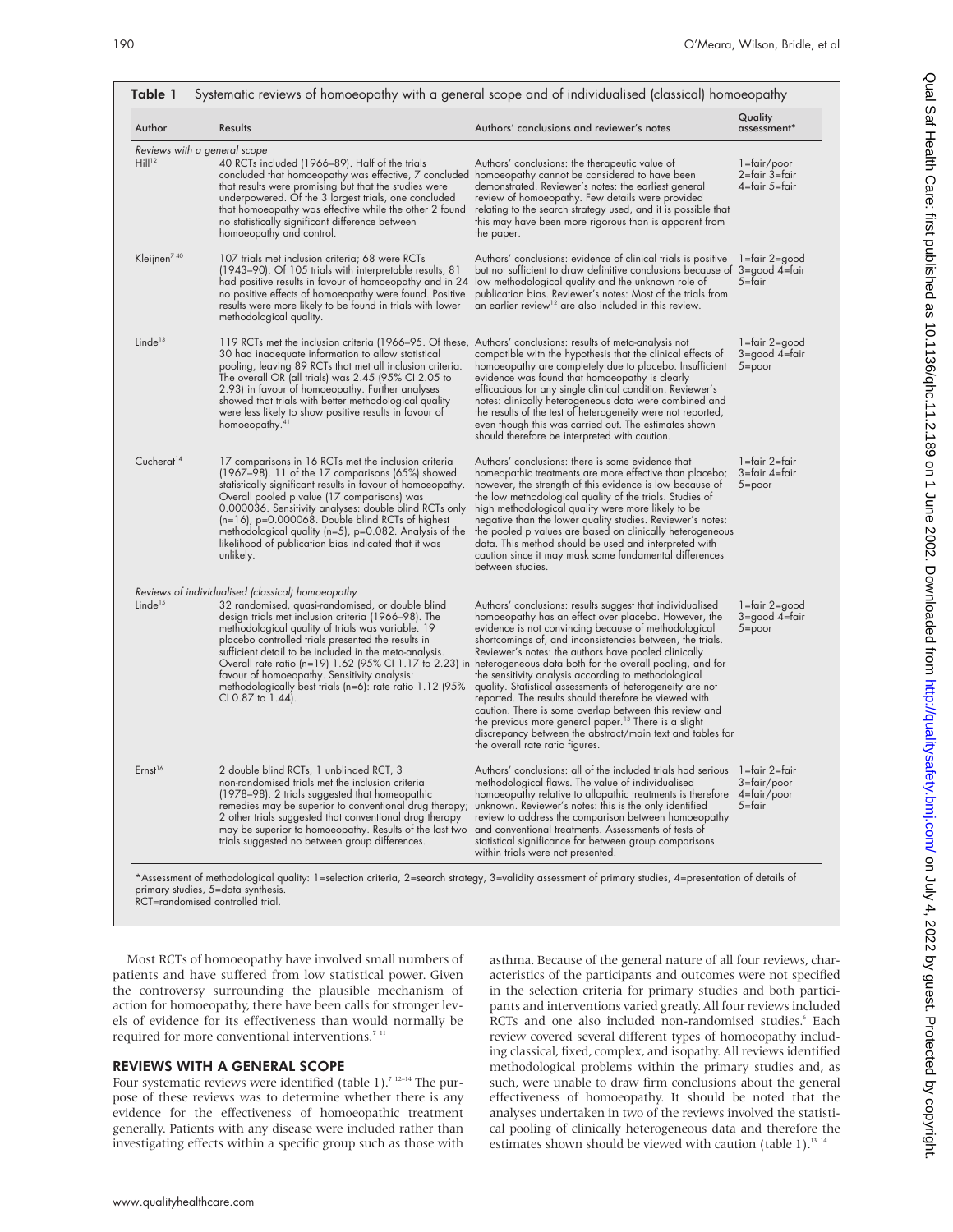#### REVIEWS OF INDIVIDUALISED (CLASSICAL) HOMOEOPATHY

Two reviews were identified (table 1).<sup>15 16</sup> Again, the scope of these reviews was general and selection criteria relating to participant characteristics and outcome measurements were unspecified. Methodological problems with the primary studies were reported in both reviews.<sup>15 16</sup>

One review assessed the effectiveness of individualised homoeopathy compared with placebo, no treatment, or another therapy, and included randomised, quasi-randomised, or double blind trials  $(n=32)$ .<sup>15</sup> The results from a pooled analysis of 19 trials indicated a statistically significant result in favour of homoeopathy. However, when the analysis was limited to six trials of higher methodological quality, the difference between homoeopathy and control treatments was no longer statistically significant (table 1). It should be noted that clinically heterogeneous data were combined in the analyses, and assessments of statistical heterogeneity were not reported. The results should therefore be interpreted with caution.

The second review assessed the effectiveness of individualised homoeopathy compared with allopathic (conventional) medications and included RCTs and non-randomised controlled trials.<sup>16</sup> Six studies were included, each involving a different disease. The results suggested that homoeopathic remedies may be superior to conventional drug therapy for rheumatoid arthritis and otitis media in children. However, conventional drug therapy may be better than homoeopathy for proctocolitis (inflammation of the rectum and colon) and tonsillitis in children. No between group differences were found for trials of irritable bowel syndrome and malaria. This review did not present details of individual studies, including aspects of methodological quality, and therefore it was difficult to judge the validity of the findings of the review.

Four further RCTs of classical homoeopathy, all of reasonable methodological quality, were identified,<sup>17-20</sup> two of which were included in one of the above reviews<sup>15</sup> but had been reported only in abstract form.<sup>17 18</sup> In addition, a follow up study relating to a trial of classical homoeopathy included in a review on homoeopathic prophylaxis of headaches and migraine was identified<sup>21</sup> and will be described later.<sup>22</sup>

In the earliest trial patients with mild traumatic brain injury were recruited.<sup>17</sup> After 4 months, statistically significant effects in favour of homoeopathy were observed for changes in some scores of physical, cognitive, and affective symptoms and functional disability.

A small trial  $(n=23)$  compared homoeopathy with placebo in relieving symptoms associated with the premenstrual syndrome (PMS).<sup>18</sup> The results were in favour of homoeopathy for improvement in menstrual symptoms at 3 months (p=0.057), mean symptom improvement rate (p=0.048), and the proportion of women experiencing more than 30% improvement (38% versus 90%, p=0.037).

Another trial assessed the effects of classical homoeopathy in treating children with a recent history of diarrhoea.<sup>19</sup> The results suggested that homoeopathy was significantly more effective than placebo in reducing the frequency of diarrhoea and the duration of illness. The same research group conducted another trial  $(n=75)$  on children with acute otitis media.<sup>20</sup> No statistically significant between group differences were seen for treatment failure or middle ear effusion.

#### REVIEWS WITH A MORE SPECIFIC FOCUS

Since all of the reviews described so far have aimed to assess whether homoeopathy as a general system shows any effect over and above placebo, no specific implications can be derived for clinical practice. The following sections provide details of nine reviews with a more specific focus in terms of the homoeopathic agent being evaluated or the type of participants recruited (table 2). $^{21}$ 

#### Arnica

One review focused on the effectiveness of homoeopathic arnica.24 The findings did not indicate that homoeopathic arnica is any more effective than placebo. Some study details were lacking, particularly with regard to results and methodological quality, and therefore it is difficult to assess the reliability of the evidence.

Eight placebo controlled trials (including four RCTs) were included. The conditions represented included: DOMS, postoperative care, trauma, stroke, and experimental bruising (bruising deliberately induced in healthy volunteers under laboratory conditions). Two trials showed a statistically significant result in favour of arnica when used to treat DOMS and to prevent postoperative complications. However, the remaining six trials did not show statistically significant between group differences.<sup>24</sup>

A further five RCTs of the use of homoeopathic arnica were identified.<sup>31-35</sup> Three were concerned with DOMS<sup>31-33</sup> and two with surgical patients. $3435$  In the trials of DOMS, two of the three studies did not show statistically significant between group differences.<sup>31 32</sup> The surgical trials focused on recovery after total abdominal hysterectomy<sup>34</sup> and saphenous stripping (stripping of varicose veins).35 Neither trial found statistically significant differences between groups.

#### Postoperative ileus (bowel muscle paralysis)

Postoperative ileus refers to cessation of peristalsis due to paralysis of the bowel muscle following surgery or trauma to the bowel. One review assessed the effectiveness of homoeopathic treatment versus placebo in resolving postoperative ileus and included six trials (four RCTs) of patients undergoing abdominal or gynaecological surgery.<sup>23</sup> All trials used fixed homoeopathic preparations (as opposed to individualised prescription). The findings indicated that homoeopathic treatment administered immediately after abdominal surgery may reduce the time to first flatus compared with placebo. However, the possibility of bias and inappropriate pooling of data means that these findings should be treated with caution. In addition, the largest and most well conducted study, as rated by the authors of the review, showed no difference between homoeopathy and placebo. No further RCTs were identified.

#### Delayed onset muscle soreness (DOMS)

The effectiveness of homoeopathy in reducing DOMS was assessed in a review of eight trials, including three RCTs.<sup>27</sup> The results suggested that homoeopathic remedies were no more effective than placebo in alleviating DOMS.

Participants were healthy volunteers who had undergone some form of exercise in order to induce DOMS. There was a high level of heterogeneity between included studies in terms of the homoeopathic remedies and the type of exercise used to induce DOMS. The three RCTs all reported non-significant differences between treatment groups, while results from the non-randomised studies were inconsistent.<sup>27</sup>

A further three RCTs of the homoeopathic management of DOMS were identified and have been discussed in the section on homoeopathic arnica.<sup>31-33</sup>

#### Arthritis and other musculoskeletal disorders

Two reviews were identified.<sup>28</sup> <sup>29</sup> One examined the effectiveness of homoeopathy in people with rheumatoid arthritis, osteoarthritis, and other types of musculoskeletal disorders.<sup>28</sup> Most of the trials were rated by the authors of the review as being of high methodological quality. Although the overall pooled estimate indicated that homoeopathy was superior to placebo, the data were clinically heterogeneous. In addition, the outcome measurements used in the pooling were not defined but, when referring to a related publication, it seems likely that these were highly heterogenous.<sup>13</sup> The findings of this review should therefore be treated with a great deal of caution.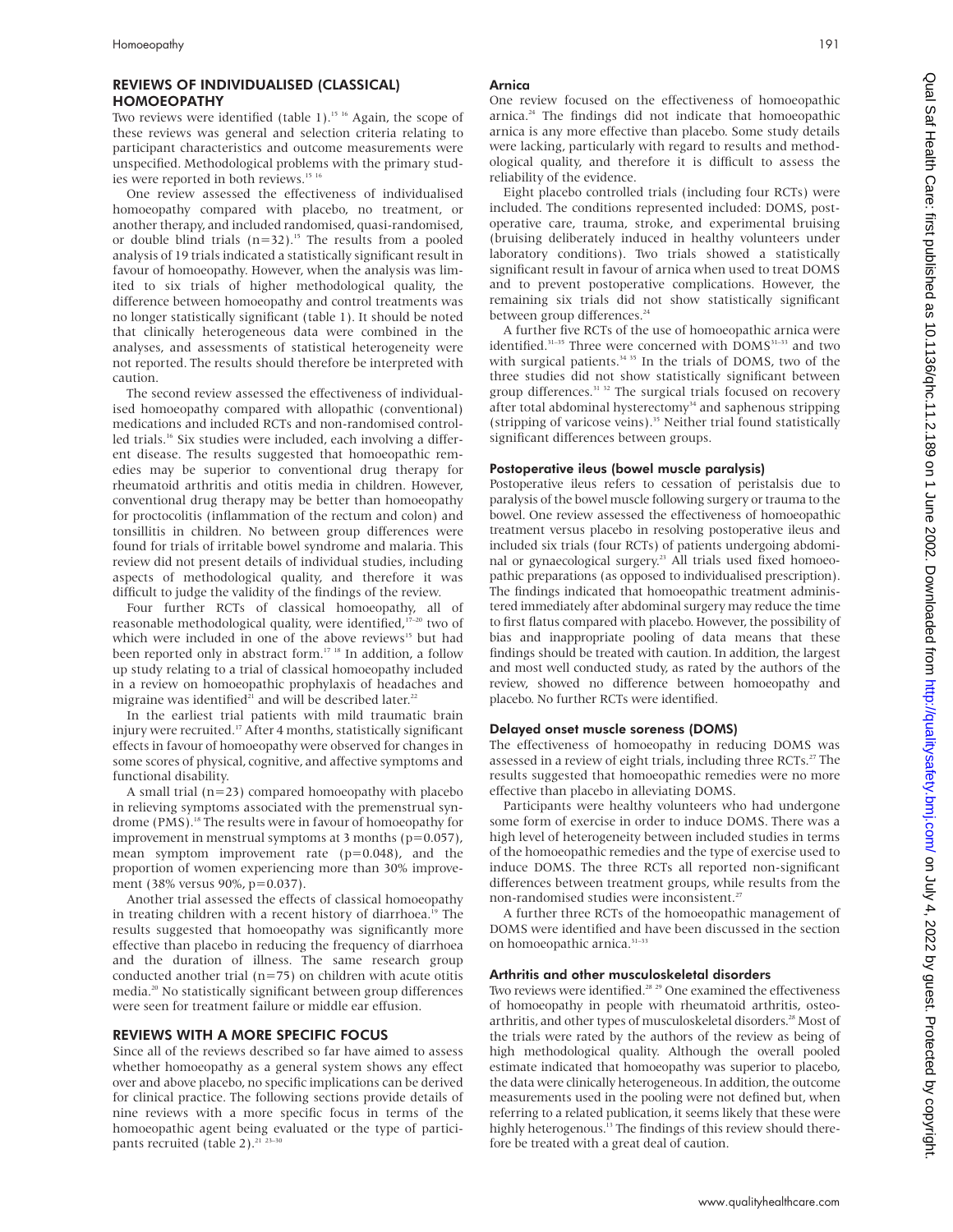Qual Saf Health Care: first published as 10.1136/qhc.11.2.189 on 1 June 2002. Downloaded from http://qualitysafety.bmj.com/ on July 4, 2022 by guest. Protected by copyright. on July 4, 2022 by guest. Protected by copyright. <http://qualitysafety.bmj.com/> Qual Saf Health Care: first published as 10.1136/qhc.11.2.189 on 1 June 2002. Downloaded from

| Author                                                          | Results                                                                                                                                                                                                                                                                                                                                                                                                                                                                                                                                                                                                                                                                                                                                                                                                         | Authors' conclusions and reviewer's notes                                                                                                                                                                                                                                                                                                                                                                                                                                                                                                                                                                                                                   | Quality<br>assessment*                       |
|-----------------------------------------------------------------|-----------------------------------------------------------------------------------------------------------------------------------------------------------------------------------------------------------------------------------------------------------------------------------------------------------------------------------------------------------------------------------------------------------------------------------------------------------------------------------------------------------------------------------------------------------------------------------------------------------------------------------------------------------------------------------------------------------------------------------------------------------------------------------------------------------------|-------------------------------------------------------------------------------------------------------------------------------------------------------------------------------------------------------------------------------------------------------------------------------------------------------------------------------------------------------------------------------------------------------------------------------------------------------------------------------------------------------------------------------------------------------------------------------------------------------------------------------------------------------------|----------------------------------------------|
| Ernst <sup>24</sup> (Arnica)                                    | 8 controlled clinical trials met inclusion criteria<br>(n=338) (1966–97). Potencies of arnica differed<br>across the trials. Two trials showed a statistically<br>significant result in favour of arnica (1 delayed onset<br>muscle soreness and 1 prevention of postoperative<br>complications). The remaining six trials did not<br>demonstrate statistically significant between group<br>differences. Most of the trials had methodological<br>problems and the higher quality studies tended to<br>have negative findings.                                                                                                                                                                                                                                                                                 | Authors' conclusions: the claim that homoeopathic arnica 1=fair 2=fair<br>is efficacious beyond a placebo effect is not supported<br>by rigorous clinical trials. Reviewer's notes: more<br>information on individual study details would have been<br>welcome, particularly relating to results in terms of actual<br>numbers and p values. Two of the included studies were<br>of experimentally induced trauma; possible problems of<br>generalisation to usual clinical practice. There is some<br>overlap with two of the more general reviews. <sup>713</sup>                                                                                         | 3=good 4=fair<br>$5 =$ fair                  |
| Barnes <sup>23</sup><br>(postoperative ileus)                   | 6 controlled clinical trials met inclusion criteria<br>$(n=1076)$ (?-1996). The pooled weighted mean<br>difference (n=6) showed a reduction in the delay in<br>restoration of intestinal peristalsis, as measured by<br>time to first flatus, with homoeopathic treatment<br>compared with placebo $[-7.4$ hours, 95% CI $-4.0$ to<br>-10.8 hours, p<0.05). Sensitivity analysis of higher<br>quality trials (n=4): WMD -6.11 hours (95% CI -2.31<br>to $-9.91$ hours, $p<0.05$ ). The largest and most<br>rigorous study showed no statistically significant<br>differences between groups.                                                                                                                                                                                                                    | Authors' conclusions: homoeopathic treatment<br>administered immediately after abdominal surgery may<br>reduce the time to first flatus compared with placebo.<br>Analyses do not provide evidence for the use of a<br>particular homoeopathic remedy or for a combination of<br>remedies for postoperative ileus. Several drawbacks<br>inherent in primary studies and in the methodology of<br>meta-analysis preclude a firm conclusion. Reviewer's<br>notes: overlap with some of the more general<br>reviews. <sup>7 13 14</sup> More details on participants (age and<br>surgery type) would have been useful. Test for<br>heterogeneity not reported. | 1=fair 2=fair<br>3=fair 4=fair<br>$5 =$ fair |
| Ernst <sup>27</sup> (delayed<br>onset muscle<br>soreness; DOMS) | 8 trials met inclusion criteria (3 randomised) (n=311)<br>(1966–97). There was a high level of heterogeneity<br>between included studies with regard to the type of<br>homoeopathic remedy used and the type of exercise<br>used to induce DOMS. 3 RCTs all reported<br>non-significant differences between groups for all<br>outcome measures. Results from the non-randomised<br>studies were inconsistent. The three RCTs were rated<br>as being of higher methodological quality than the<br>other studies.                                                                                                                                                                                                                                                                                                 | Authors' conclusions: the published evidence does not<br>support the hypothesis that homoeopathic remedies are<br>more effective than placebo in alleviating the symptoms<br>of DOMS. Reviewer's notes: there is some overlap with<br>the more general reviews. <sup>7</sup> <sup>13</sup> Since few details of the<br>primary studies are presented, it is difficult to determine<br>whether the authors' conclusions follow from the<br>evidence.                                                                                                                                                                                                         | 1=fair 2=fair<br>3=tair 4=poor<br>$5 =$ fair |
| Jonas <sup>28</sup> (rheumatic<br>disease)                      | Six RCTs met inclusion criteria (n=392) (1966–95).<br>Three RCTs on RA were included (n=226) and one<br>each on OA (n=36), tibromyalgia (n=30), and<br>myalgia (n=60). The pooled OR (6 RCTs) was 2.19<br>(95% CI 1.55 to 3.11). Pooled OR for five high<br>quality trials was 2.11 (95% CI 1.32 to 3.35).                                                                                                                                                                                                                                                                                                                                                                                                                                                                                                      | Authors' conclusions: all studies were statistically but not<br>clinically homogenous with regard to patient selection,<br>treatment strategies, and outcomes. Reviewer's notes: this 5=poor<br>review is a subset of a larger review. <sup>13</sup> Some of this<br>summary and assessment has been based on information<br>provided in the larger review. This paper provided few<br>details of the individual trials, and the outcome<br>measurements used were not mentioned. Since clinically<br>heterogeneous data have been pooled, the results should<br>be interpreted with great caution.                                                         | 1=tair 2=good<br>3=good 4=tair               |
| Long <sup>29</sup> (OA)                                         | Four RCTs met inclusion criteria (n=406) (up to 2000).<br>All RCTs were judged as being of high methodological conducted to date preclude firm conclusions as to the<br>quality, but none were free of flaws. All recruited<br>people with knee OA and assessed improvement in<br>pain (duration range 2–5 weeks). One RCT found a<br>statistically significant difference in favour of a<br>homoeopathic gel compared with an NSAID gel.<br>Another RCT, which also recruited people with hip<br>OA, showed a statistically significant difference in<br>tavour of tenoproten when compared with<br>homoeopathy or placebo, with no difference observed<br>between homoeopathy and placebo. The other two<br>trials did not show any statistically significant<br>differences between homoeopathy and control. | Authors' conclusions: the small number of RCTs<br>effectiveness of combination homoeopathic remedies for 5=fair<br>OA. The standardised treatments used in the trials are<br>unlikely to represent common homoeopathic practice<br>where treatment tends to be individualised. Reviewer's<br>notes: the results of the review also preclude firm<br>conclusions, as findings were inconsistent across trials.                                                                                                                                                                                                                                               | 1=fair 2=good<br>3=fair 4=fair               |
| Ernst <sup>21</sup> (headaches<br>and migraine)                 | 4 double blind RCTs met inclusion criteria (n=284)<br>(1966–98). 1 RCT was of poor methodological<br>quality, 2 were intermediate, and 1 good. One RCT<br>found statistically significant improvement in all<br>outcomes in favour of homoeopathy. A second found<br>no significant between-group differences in terms of<br>frequency, intensity, or duration of attacks, nor<br>analgesic consumption, although the neurologist's<br>assessment of attack frequency suggested a statistically<br>significant difference in favour of homoeopathy. Two<br>trials did not find any statistically significant<br>differences between groups.                                                                                                                                                                     | Authors' conclusions: these data do not suggest that<br>homoeopathy is effective in the prophylaxis of migraine<br>or headache beyond a placebo effect. Reviewer's notes: 5=fair<br>overlap with two of the more general reviews. <sup>13</sup> <sup>15</sup> The<br>authors' conclusions follow on from the results but should<br>be viewed with caution because of the small number of<br>studies available and limited methodological quality of<br>three out of the four studies.                                                                                                                                                                       | 1=fair 2=fair<br>3=fair 4=fair               |
| Linde <sup>26</sup> (asthma)                                    | 3 placebo controlled, double blind RCTs met inclusion<br>criteria (n=154) (1966?-97). RCTs used different<br>homoeopathic treatments which precluded quantitative asthma. As well as RCTs, there is a need for<br>pooling of results. Treatments in the RCTs were<br>unrepresentative of common homoeopathic practice. In homoeopathic prescribing and how patients respond.<br>one trial severity of symptoms significantly lessened in<br>the homoeopathy group compared with placebo. In<br>another, lung function measures and medication use<br>showed improvement in the homoeopathy group<br>compared with placebo (this trial was of lowest<br>methodological quality). The third trial found<br>improvement in both groups, but no statistically<br>significant difference between groups.             | Authors' conclusions: there is not enough evidence to<br>reliably assess the possible role of homoeopathy in<br>observational data to document the different methods of<br>Reviewer's notes: Cochrane review. Dates for search<br>strategy unclear. There is some overlap with one of the<br>general reviews. <sup>13</sup>                                                                                                                                                                                                                                                                                                                                 | 1=good 2=fair<br>3=good 4=fair<br>$5 =$ fair |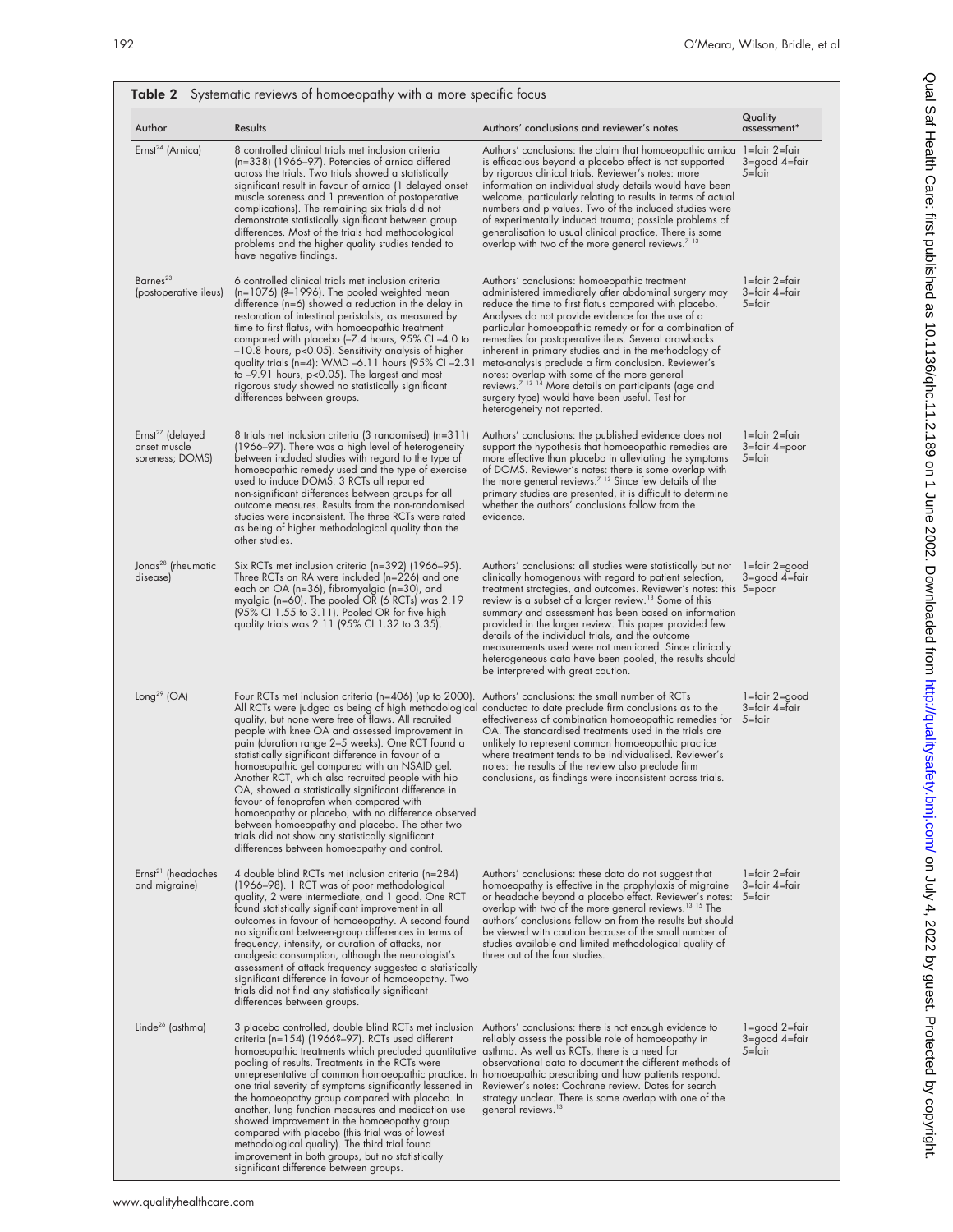| ×<br>I<br>۰.<br>u.<br>$\sim$ |  |
|------------------------------|--|
|------------------------------|--|

| Author | <b>Results</b>                                                                                                                                                                                                                                                                                                                                                                                                                                                                                                                                                                                                                                                                                          | Authors' conclusions and reviewer's notes                                                                                                                                                                                                                                                                                                                                                                                | Quality<br>assessment <sup>*</sup>                               |
|--------|---------------------------------------------------------------------------------------------------------------------------------------------------------------------------------------------------------------------------------------------------------------------------------------------------------------------------------------------------------------------------------------------------------------------------------------------------------------------------------------------------------------------------------------------------------------------------------------------------------------------------------------------------------------------------------------------------------|--------------------------------------------------------------------------------------------------------------------------------------------------------------------------------------------------------------------------------------------------------------------------------------------------------------------------------------------------------------------------------------------------------------------------|------------------------------------------------------------------|
|        | Vickers <sup>25</sup> (influenza) 7 RCTs met inclusion criteria; three prevention<br>(n=2265) and four treatment (n=1194) (1966-99).<br>Problems with methodological quality and quality of<br>reporting were found with the trials. Prevention:<br>heterogeneity was found between trials ( $\chi^2$ =6.5,<br>p=0.01) for the occurrence of influenza. There was no<br>evidence that homoeopathic treatment can prevent<br>influenza-like syndrome (RR 0.64, 95% CI 0.28 to<br>1.43). Treatment: oscillococcinum reduced length of<br>influenza illness by 0.26 days (95% CI 0.47 to 0.05)<br>and increased the chance of a patient considering<br>treatment effective (RR 1.08, 95% CI 1.17 to 1.00). | Authors' conclusions: oscillococcinum probably reduces<br>the duration of illness in patients presenting with<br>influenza symptoms. Though promising, the data are not<br>strong enough to make a general recommendation to use<br>oscillococcinum for first line treatment of influenza.<br>Current evidence does not support a preventive effect of<br>homoeopathy in influenza. Reviewer's notes: Cochrane<br>review | l=good 2=fair<br>$3 = \text{good }4 = \text{fair}$<br>$5 =$ fair |

The second review focused more specifically on osteoarthritis and included four RCTs.<sup>29</sup> Fixed rather than individualised treatments were used in all trials. Results between trials were inconsistent and the authors noted methodological problems in all cases. This meant that firm conclusions could not be drawn. The methodological quality of the review was fair to good.

One additional RCT was identified.<sup>36</sup> Patients with gonarthrosis (joint disease) received either Zeel compound tablets (a preparation containing several homoeopathic remedies) or diclofenac (a non-steroidal anti-inflammatory drug). No statistically significant between group differences were observed in pain, stiffness, functional ability, and global symptoms.

#### Headaches/migraine

A systematic review of fair methodological quality focused on the effectiveness of homoeopathy as a prophylactic agent for headaches and migraine.<sup>21</sup> The results suggested that homoeopathy was not effective. Four trials of classical homoeopathy versus placebo were included. One trial of poor methodological quality found a statistically significant improvement in all outcomes in favour of homoeopathy, whereas the trials of better quality all reported no statistically significant differences between groups.<sup>21</sup>

No new RCTs were identified. However, follow up data were identified for one trial rated in the review as having good methodological quality.<sup>37</sup> At 1 year, between group differences for headache frequency, duration, and intensity were still not statistically significant.<sup>2</sup>

#### Asthma

A well conducted review assessed the effectiveness of homoeopathy in treating stable chronic asthma or asthma-like symptoms.<sup>26</sup> The three included RCTs were of variable methodological quality. Two showed results in favour of homoeopathy (symptom improvement, lung function improvement, and reduced use of corticosteroids) and one found no statistically significant differences between groups.

Two additional RCTs recruited patients with chronic asthma treated with corticosteroids for at least 5 years before study entry and assessed changes in respiratory function and corticosteroid use.<sup>38 39</sup> Neither study detected statistically significant between group differences for change in respiratory function. However, one study showed results in favour of homoeopathy for a reduction in the daily dose of corticosteroids and number of infections.<sup>39</sup> The results from both studies should be interpreted with caution due to lack of details on patient and intervention characteristics, and methodological problems such as failure to analyse by intention to treat.

#### Influenza

A good quality systematic review assessed the use of homoeopathic oscillococcinum in preventing and treating influenza.<sup>25</sup> Three prevention and four treatment RCTs were included. Findings indicated that oscillococcinum may reduce the duration of influenza by 0.26 days (95% CI 0.47 to 0.05) but there was insufficient evidence to suggest a preventive effect. One trial reported a higher rate of adverse events in the homoeopathy group (most frequent symptoms were aching muscles and fever). Problems with methodological quality and reporting were noted in all the trials. No further RCTs concerning the use of homoeopathic oscillococcinum or any other homeopathic preparation in the prevention or treatment of influenza were identified.

#### Induction of labour

One systematic review assessing the role of homoeopathy in the induction of labour was identified.<sup>30</sup> Only one RCT ( $n=40$ ) was identified which found no statistically significant differences between homoeopathic caulophyllum and placebo. However, this trial may have been too small to detect the true treatment effect. This trial has not been shown in table 2 as only one trial was involved. No further RCTs were identified.

#### IMPLICATIONS

The evidence base for homoeopathy needs to be interpreted with caution. Many of the areas researched are not representative of the conditions that homoeopathic practitioners usually treat. In addition, all conclusions about effectiveness should be considered together with the methodological inadequacies of the primary studies and some of the systematic reviews.

Common problems with the methodological quality of the primary studies included underpowered studies, failure to analyse by intention to treat, and failure to use allocation concealment (process used to prevent investigators having prior knowledge of group assignment in an RCT). The main problem with some of the systematic reviews was the pooling of clinically heterogeneous data.

There are currently insufficient data to either recommend homoeopathy as a treatment for any specific condition or to warrant significant changes in the provision of homoeopathy. The authors of many of the systematic reviews recommended further primary research to clarify or confirm conclusions relating to the effectiveness of homoeopathy. Any future research evaluating homoeopathy should address the methodological inadequacies of the existing evidence base.

Authors' affiliations

S O'Meara, P Wilson, C Bridle, K Wright, J Kleijnen, NHS Centre for Reviews and Dissemination, University of York, York YO10 5DD, UK

<sup>.....................</sup>